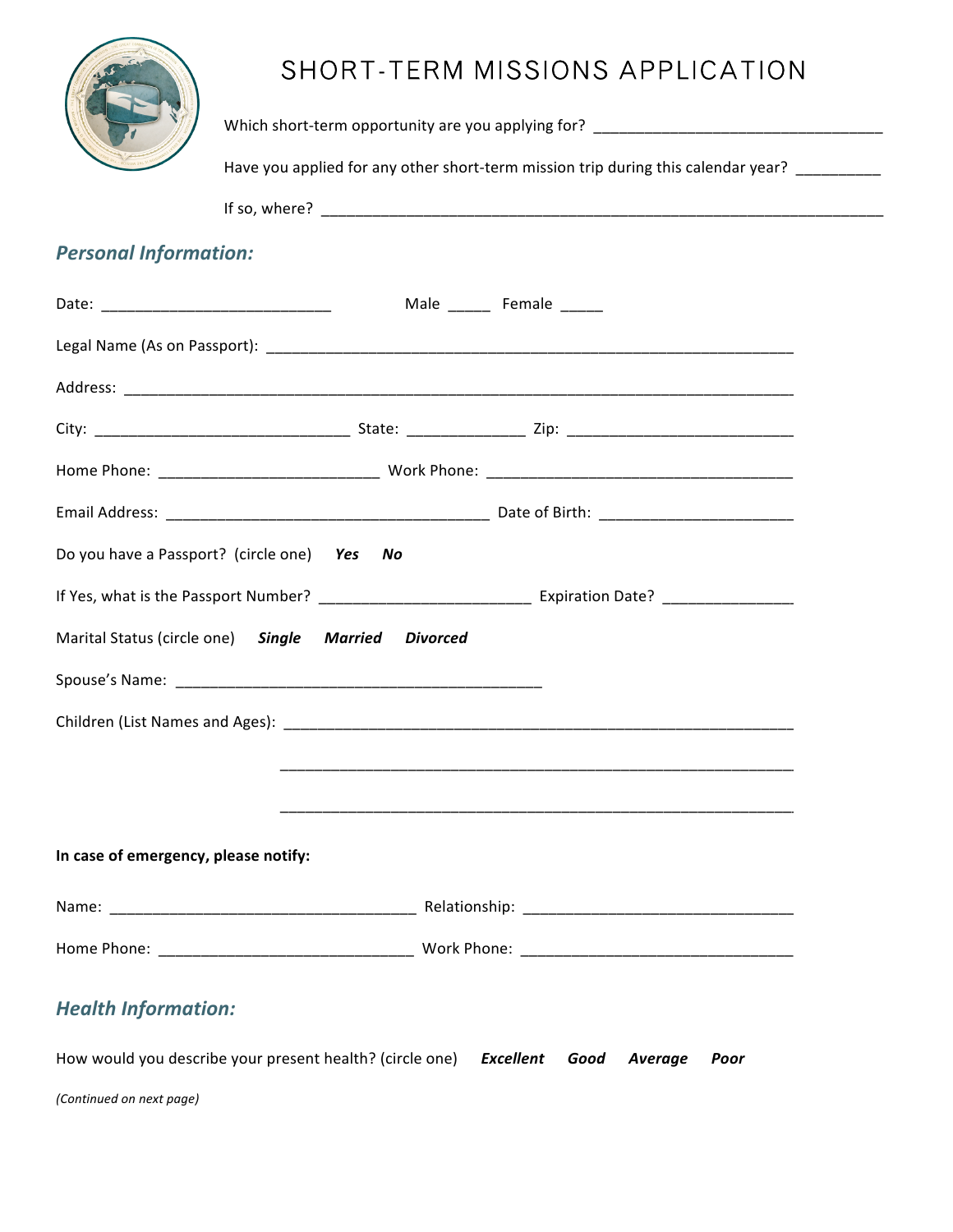| Please list any major illnesses or surgical procedures you have had in the last five years.<br><u> 1989 - Johann Stoff, deutscher Stoff, der Stoff, der Stoff, der Stoff, der Stoff, der Stoff, der Stoff, der S</u> |  |  |  |  |
|----------------------------------------------------------------------------------------------------------------------------------------------------------------------------------------------------------------------|--|--|--|--|
|                                                                                                                                                                                                                      |  |  |  |  |
| Are you presently under the care of a physician? (circle one) Yes No                                                                                                                                                 |  |  |  |  |
|                                                                                                                                                                                                                      |  |  |  |  |
| Please list any prescription medications you are currently taking:                                                                                                                                                   |  |  |  |  |
|                                                                                                                                                                                                                      |  |  |  |  |
|                                                                                                                                                                                                                      |  |  |  |  |
| <b>Background Information:</b>                                                                                                                                                                                       |  |  |  |  |
|                                                                                                                                                                                                                      |  |  |  |  |
| List any skills, talents or previous Christian service you feel may be helpful in missions service:                                                                                                                  |  |  |  |  |
|                                                                                                                                                                                                                      |  |  |  |  |
|                                                                                                                                                                                                                      |  |  |  |  |
| <b>Church Involvement:</b>                                                                                                                                                                                           |  |  |  |  |
|                                                                                                                                                                                                                      |  |  |  |  |
|                                                                                                                                                                                                                      |  |  |  |  |
|                                                                                                                                                                                                                      |  |  |  |  |
| <b>Testimony:</b>                                                                                                                                                                                                    |  |  |  |  |
| If you were to die tonight are you confident you would go to heaven? (circle one) Yes<br>No                                                                                                                          |  |  |  |  |
|                                                                                                                                                                                                                      |  |  |  |  |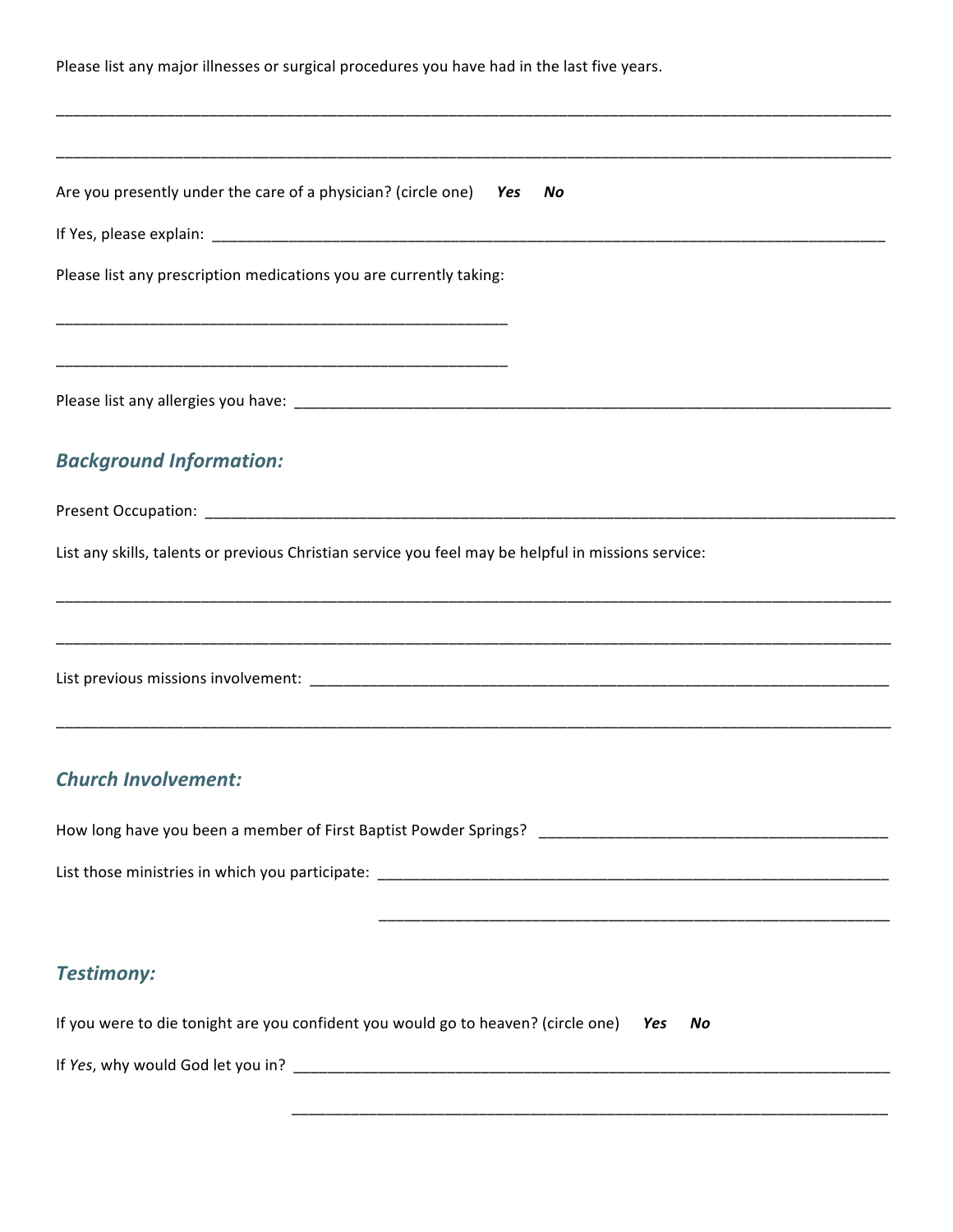| When did you become a Christian? | Baptized by immersion? (circle one) Yes No |  |  |
|----------------------------------|--------------------------------------------|--|--|
|                                  |                                            |  |  |
|                                  |                                            |  |  |
|                                  |                                            |  |  |
| <b>Motivation:</b>               |                                            |  |  |

\_\_\_\_\_\_\_\_\_\_\_\_\_\_\_\_\_\_\_\_\_\_\_\_\_\_\_\_\_\_\_\_\_\_\_\_\_\_\_\_\_\_\_\_\_\_\_\_\_\_\_\_\_\_\_\_\_\_\_\_\_\_\_\_\_\_\_\_\_\_\_\_\_\_\_\_\_\_\_\_\_\_\_\_\_\_\_\_\_\_\_\_\_\_\_\_\_\_

\_\_\_\_\_\_\_\_\_\_\_\_\_\_\_\_\_\_\_\_\_\_\_\_\_\_\_\_\_\_\_\_\_\_\_\_\_\_\_\_\_\_\_\_\_\_\_\_\_\_\_\_\_\_\_\_\_\_\_\_\_\_\_\_\_\_\_\_\_\_\_\_\_\_\_\_\_\_\_\_\_\_\_\_\_\_\_\_\_\_\_\_\_\_\_\_\_\_

Briefly%share%the%reason%you%would%like%to%participate%on%this%mission:%%\_\_\_\_\_\_\_\_\_\_\_\_\_\_\_\_\_\_\_\_\_\_\_\_\_\_\_\_\_\_\_\_\_\_\_\_\_\_\_\_\_

What would you like to see God do in and through you during this mission?

## **Next Steps & Commitment:**

Your application will be reviewed by the Team Leader. Training will include regular team meetings, cross-cultural training class, and possible special ministry projects connected with the trip.

I have read, understood, and agree to comply with the First Baptist Church Powder Springs short-term missions policies and procedures.

I make a commitment to:

- Go through the training process prior to departure and after I return from the trip.
- Conduct myself in a manner worthy of the Lord while serving Him on the project.
- Submit to the team leader's and field host's authority.
- Refrain from any behavior that may compromise my witness (i.e. abusive language, drug use, etc.)

Additionally, if at any time while on the project my behavior constitutes a problem, the team leader has the authority to ask me to return home. Any additional costs incurred as a result of this action will be at my cost.

(If returning as an email attachment:) (If printing and mailing, please sign:)

Yes, I make this commitment

*Please also initial the Statement of Faith below:*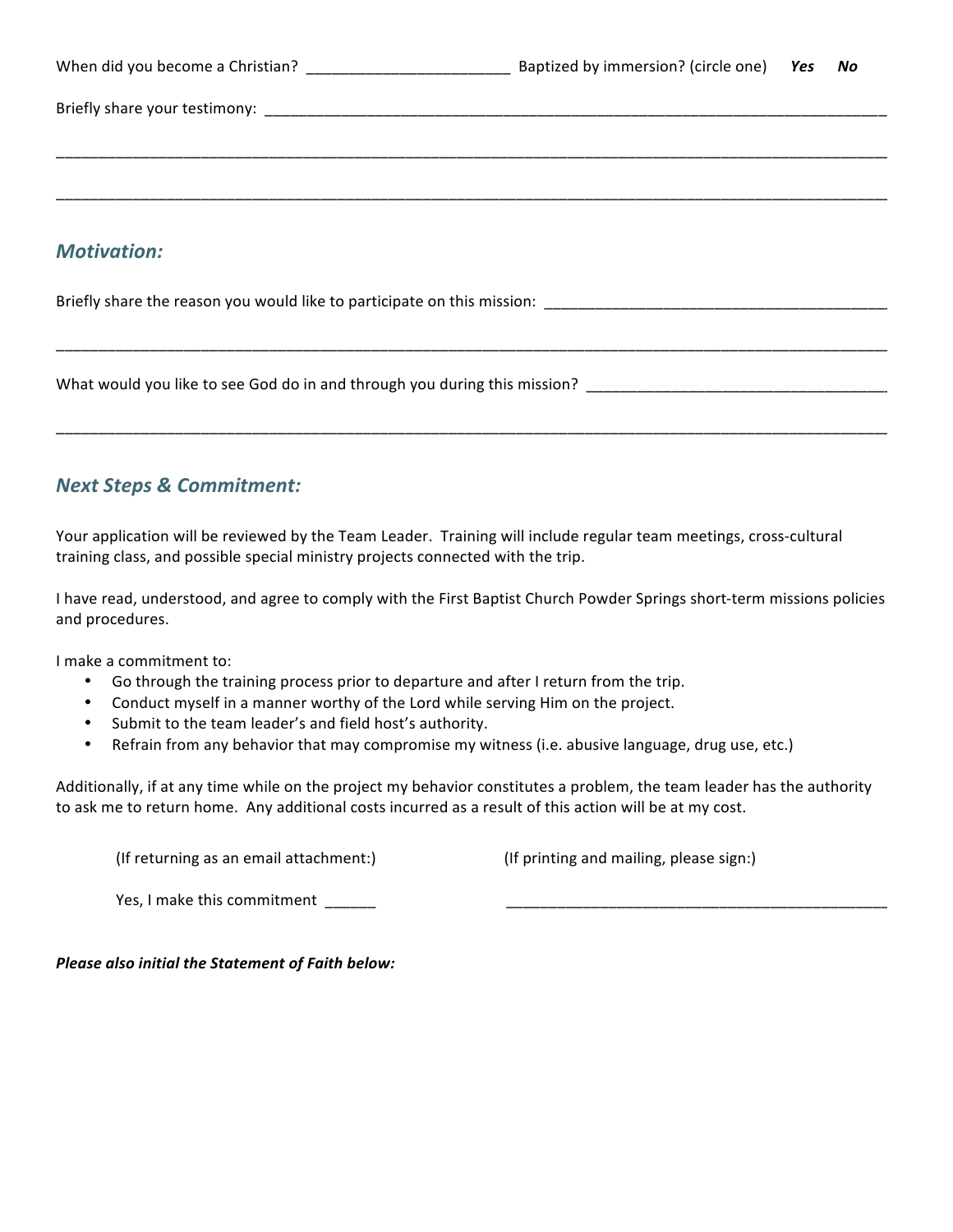## **STATEMENT OF FAITH First Baptist Powder Springs**

#### **The Scriptures**

We believe that "all Scripture is given by inspiration of God" (2 Timothy 3:16), understanding this to mean that the whole Bible is inspired in that holy men of God "were moved by the Holy Spirit" (2 Peter 1:21) to write the very words of Scripture. We believe that this divine inspiration extends equally and fully to all parts of Scripture as it appeared in the original manuscripts, and therefore believe that the whole Bible in the originals is therefore without error. We believe that all the Scriptures center about the Lord Jesus Christ in His person and work, in His first and second coming, and hence that no portion, even of the Old Testament, is properly read, or understood, until it leads to Him. We also believe all Scripture was designed for our practical instruction (Luke 24:27, 44; John 5:39, Romans 15:4; 1 Corinthians 10:11; 2 Timothy  $3:16$ ).

#### **The Triune Godhead**

We believe in the one true and living God, the Creator. Redeemer, Sustainer and Ruler of all things. He is infinite, eternal, unchangeable, and is revealed to us as the Father, Son, and Holy Spirit.

#### **God the Father**

We believe that God the Father reigns over all of His universe with providential care. He is all-powerful, all-loving, allknowing, and all-wise. He is fatherly in attitude toward all men but is the Father to those who have become children of God through Jesus Christ, who will deliver them into the Father's hands (Genesis 1:1, 1 Chronicles 29:10; Jeremiah 10:10; Matthew 6:9; Acts 1:7; Romans 8:14,15; 1 Corinthians 8:6; 1 Corinthians 15:24; Ephesians 4:6).

#### **God the Son**

We believe that the Lord Jesus Christ, the eternal Son of God, became man without ceasing to be God, having been conceived of the Holy Spirit and born of a virgin, in order that He might reveal God and redeem sinful man. This redemption He accomplished by voluntarily giving Himself as a sinless, substitutionary sacrifice on the cross, thereby satisfying God's righteous judgment against sin. After substantiating the accomplishment of that redemption/justification by His bodily resurrection from the grave, He ascended to the right hand of His Father where He intercedes on the behalf of those who trust Him (Luke 1:34,35; John 1:1,2,14,18; Romans 3:24-26; 8:34).

#### **God the Holy Spirit**

We believe that the Holy Spirit is the Divine Person who convicts the world of sin (righteousness and judgment); that He alone brings new life to those who are spiritually dead; that He baptizes (or places) all believers into the one true Church, which is the Body of Christ, that He indwells them permanently, seals them unto the day of final redemption, bestows spiritual gifts upon them, fills (controls) those who are yielding to Him. Every believer is called to so live in the power of the indwelling Spirit that he will not fulfill the lust of the flesh but will bear fruit to the glory of God (John 3:3-8; 14:16-17; 16:7-11; 1 Corinthians 12:7-11,13; Ephesians 4:30; 5:18).

#### **Creation**

We believe that man was created directly by and in the image of God. We believe that God created the heavens and the earth; including all life, by direct act (Genesis 1:1; John 1:3; Colossians 1:17).

#### **Man**

Although man was created in the image of God, he fell into sin, and was lost; this is true of all men, and except a man be born again by the Holy Spirit, he cannot see the kingdom of God (Genesis 1:26, 27; John 3:3; Romans 3:10, 23).

#### **The Devil - Satan**

We believe that Satan is a person, the author of sin and the cause of the fall of man, and is destined to the judgment of an eternal punishment in the lake of fire (Matthew 4:1-3; Acts 5:3; 2 Corinthians 4:4; Revelation 20:10).

#### **Atonement for Sin**

We believe that the Lord Jesus Christ died for our sins according to the Scriptures as a substitutionary sacrifice, and that all who believe on Him are redeemed by His shed blood. We believe in the resurrection of the crucified body of our Lord